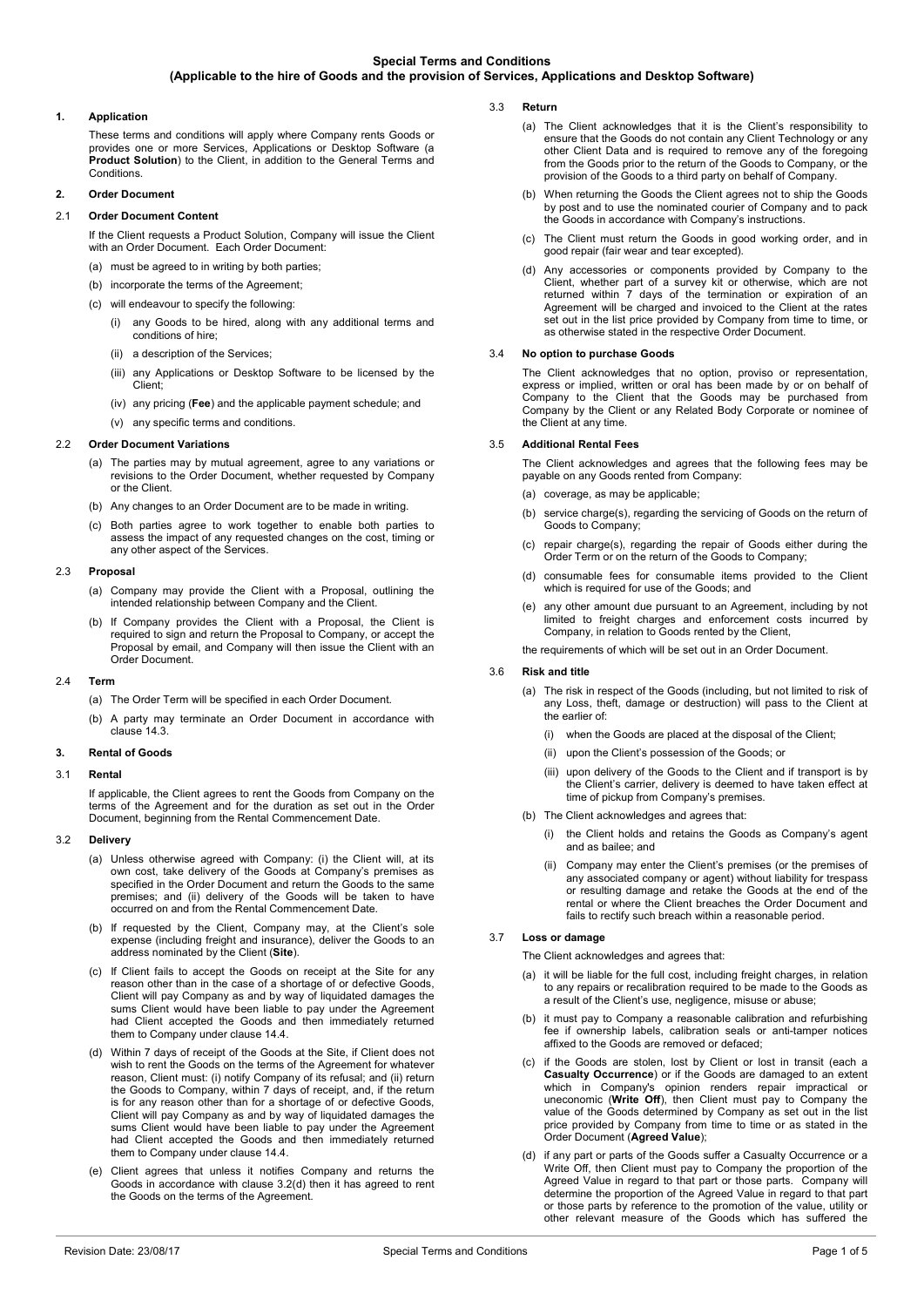Casualty Occurrence or Write Off and will inform Client in writing of the basis of its calculation;

- <span id="page-1-0"></span>(e) if the Goods are damaged (excluding normal wear and tear) but are not a Write Off, then Client will indemnify Company for all loss and damage caused, including but not limited to the costs of ensuring that the Goods are restored to a condition satisfactory to Company;
- (f) the amount required to be paid under clauses [3.7\(c\),](#page-0-1) [3.7\(d\)](#page-0-2) or [3.7\(e\)](#page-1-0) must be paid by Client to Company on the next payment date after the Casualty Occurrence or Write Off or the last day of the Order Term, whichever occurs first;
- <span id="page-1-1"></span>(g) upon payment of the Agreed Value as required under clauses [3.7\(c\)](#page-0-1) or [3.7\(d\)](#page-0-2) the Agreement will terminate in respect of the Goods or the part or parts of the Goods which suffered the Casualty Occurrence or Write Off. The Agreement will continue in respect of the remainder of the Goods (if any) at a revised rent calculated by Company having regard to the proportion of the value, utility or other relevant measure of the Goods which has not suffered the Casualty Occurrence or Write Off. The revised rent will be advised by Company to Client in writing.
- (h) any termination of the Agreement under clause [3.7\(g\)](#page-1-1) will not prejudice any right or remedy of Company in respect of any antecedent breach by Client under the Agreement;
- (i) if the Goods are damaged or lost, Client must continue to pay the Fees until the Goods have been repaired or the Agreed Value is paid by the Client; and
- <span id="page-1-2"></span>(j) if the Goods are damaged or lost, Client must: (i) notify Company within 7 days of such loss and damage occurring, and in the event of full loss, give details of all or any action taken to recover the Goods and actions taken to report the loss including the filing of a police report (as the case may be); and (ii) return to Company within 7 days any accessories to the Goods lost or damaged, otherwise Company shall be entitled to invoice Client for the accessories at the list price published by Company in accordance with clause [3.3\(d\).](#page-0-3)

#### 3.8 **Insurance**

The Client acknowledges and agrees that the Client may be required to hold and maintain insurance coverage in respect of the Goods.

### **4. Coverage**

- (a) Any requirements, conditions and cost of coverage provided by Company (or its sub-contractors or agents) will be set out in the Order Document or as otherwise provided by Company to the Client.
- (b) When hiring certain Goods the Client may be given the option of paying a cover charge to cover against the risk of down hole loss or damage to the Goods (**Cover Charge**). If applicable, the Cover Charge rate will be stated on the Order Document and will be payable in instalments as agreed in writing with Company.
- (c) If applicable, Clients who wish to elect to pay the Cover Charge must notify Company in writing and Company shall reflect this decision on the Order Document.
- (d) If applicable, Company reserves the right to refuse to accept an election for a Cover Charge if:
	- (i) any debt remains outstanding by Client to Company; or
	- (ii) a claim has already been made in respect to any Goods rented by Client.
- (e) If applicable, and if the Client elects to pay the Cover Charge over Goods, Company agrees to release Client from any requirement to indemnify Company for any loss and damage which occurs to those Goods (including accessories hired) while in use down hole, on the following conditions:
	- (i) if the Goods are lost down a hole, Client must make reasonable attempts to retrieve the Goods and Client must return any accessories to the Goods lost to Company to mitigate the loss. Company will not indemnify Client for any accessories or Goods which have not been lost or damaged, but which are not returned to Company;
	- (ii) Client must notify Company in writing of any loss or damage of the Goods, within 14 days of such loss or damage occurring; and
	- (iii) the loss or damage must not have been caused by:
		- (A) Client opening, tampering or using the Goods in a manner which is inconsistent with its intended use:
		- (B) Client utilising the Goods with any associated running gear when damage to the running gear existed;
		- (C) Client failing to operate or maintain the Goods in accordance with any operating instructions provided by Company; or
		- (D) Client continuing to use to the Goods when damage to the Goods exists.
- (f) If any Goods which have been reported lost down hole are subsequently retrieved or found by Client, Client will be responsible

for the Fee in respect of the Goods for the period between the date the Goods were declared lost and the date the Goods are subsequently found or retrieved.

#### **5. Services**

### 5.1 **Services**

- (a) If requested, Company agrees to provide the Services to the Client in accordance with the terms of the Agreement and as otherwise set out in the respective Order Document.
- (b) Company agrees to provide the Services to the Client at the Site(s), as set out in the Order Document.

### 5.2 **Relationship**

The parties' relationship is one of principal and independent contractor, not employer and employee, agency or partnership.

## 5.3 **Scope**

- (a) The parties agree that the precise scope of the Services provided by Company will be as set out in the respective Order Document.
- (b) If the Client wishes to add any additional Services it must enter into a separate Order Document in relation to those Services.
- (c) Subject to any terms that may be set out in the Order Document, Company is not subject to the direction or control of the Client as to the manner in which the Services are completed.

#### 5.4 **Outside Scope**

Any services provided to the Client by Company which are not expressly included in the Services (**Additional Services**) and have not been included in the Fee, will be charged to the Client in accordance with Company's Rate Card, unless otherwise agreed to by the parties in writing.

#### 5.5 **Subcontractors**

Company can delegate the performance of any of the Services to any of its subcontractors, at its discretion, provided that it contractually obliges those subcontractors to confidentiality obligations which are at least as onerous as the obligations of confidentiality in claus[e 10.3](#page-2-0) and the Company remains liable to the Client for the performance of the **Services** 

# 5.6 **Service limitations**

- The Client acknowledges and agrees that:
- (a) Company's ability, and obligation, to provide the Services is subject to the Client complying with its obligations under claus[e 8.1](#page-2-1) and any other limitation or exclusion set out in the Agreement;
- (b) unless otherwise agreed in writing, the cost of consumables, replacement parts, hardware, software, network upgrades and any associated services are outside the scope of the Services and are the full responsibility of the Client;
- (c) unless otherwise agreed in writing, any server upgrades, network device maintenance and upgrades and software maintenance and upgrades are outside the scope of the Services;
- (d) Company cannot promise that the Services will be uninterrupted, error-free, or completely secure; and
- (e) there are risks inherent in internet connectivity that could result in the loss of the Client's privacy, Confidential Information and property.

#### 5.7 **Access**

Company may access and use Client Data for the purposes of testing and developing the Services, provided that it is on anonymous basis and not attributable to Client.

## **6. Applications and Desktop Software**

- (a) If applicable, Company grants to the Client a licence to certain Applications or Desktop Software the details of which will be set out in an Order Document.
- (b) The Client acknowledges and agrees that the Applications and Desktop Software may be subject to additional terms and conditions, and the Client must comply with those terms and conditions notified to it from time to time (including, but not limited to, the terms and conditions of terms of insurance in respect of the Goods and Third Party Licenses).
- Applications may be provided to the Client as a service via an internet portal accessible application using login details applicable to the Licensee. The Client agrees to treat those login details as Confidential Information.

# **7. Third Party Content**

The Client acknowledges and agrees that:

- (a) Third Party Content may be utilised in connection with an Agreement (including as part of the Applications, the Desktop Software, the Services or the Additional Services);
- (b) Third Party Content may be subject to Third Party Licences;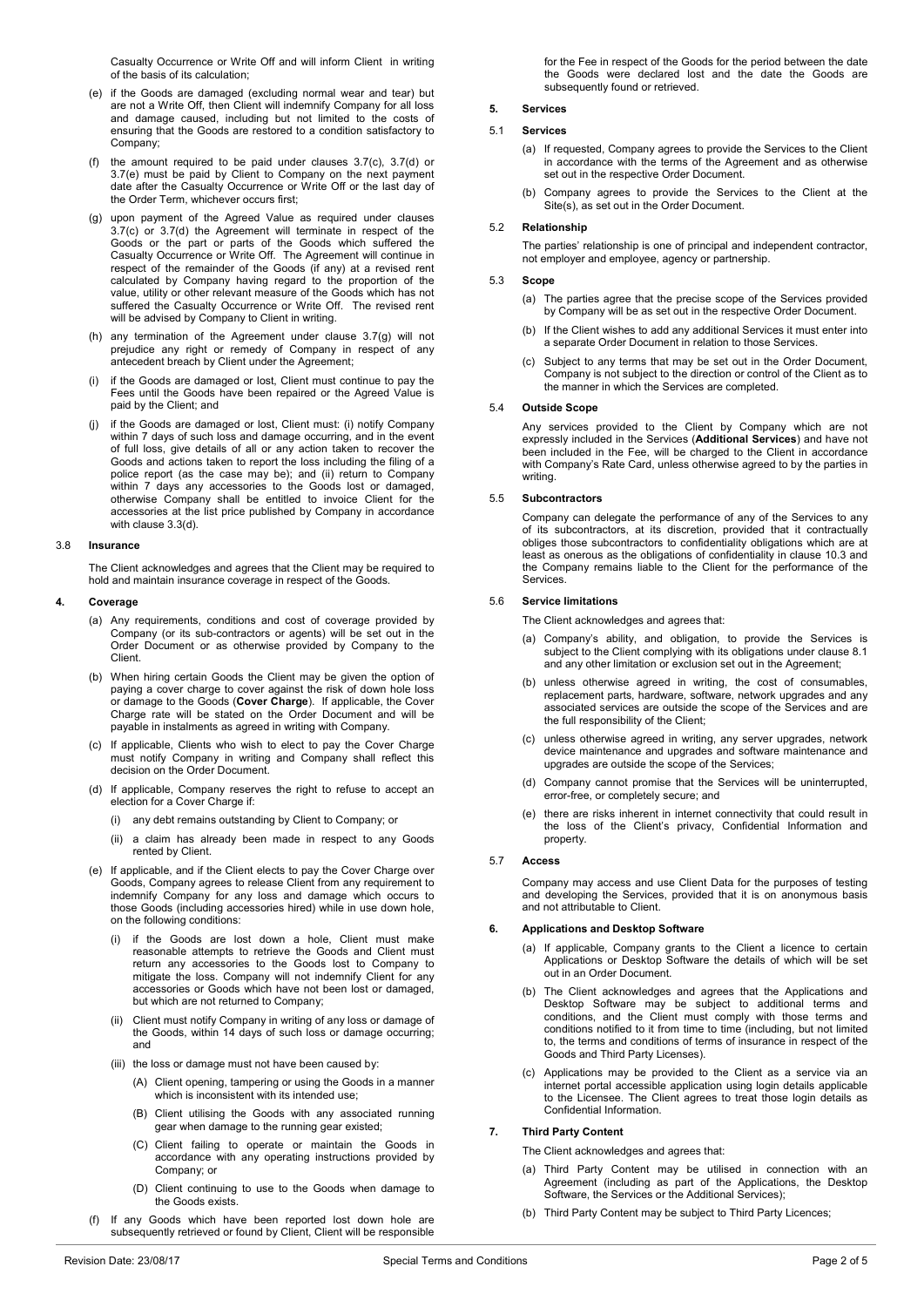- (c) it must fully comply with the terms and conditions of all Third Party Licences notified to the Client from time to time; and
- (d) Company has no control over the content or performance of any Third Party Content.

## **8. Obligations and covenants**

### <span id="page-2-1"></span>8.1 **General obligations and covenants**

The Client must, and must ensure its Personnel, in addition to any other Client obligations set out in the applicable Order Document):

- (a) provide Company with all reasonable information and access to its premises, Sites, computer and network systems in order for Company to provide the Services in accordance with the terms of the Agreement;
- (b) if required, provide adequate conditions for Company's personnel at the Client's premises and Sites, including, but not limited to, workspaces, heating, lighting, ventilations, electric current and outlets, internet and long-distance telephone access;
- (c) promptly notify Company of any event or incidents that is likely to or will impact on the provision of the Services or any other obligation of Company (including but not limited to any Exceptional Circumstances);
- <span id="page-2-3"></span>(d) hold all licenses and authorisations (including import, export and radiation source licences) required by Law anywhere in the world where the Client imports, possesses or uses the Goods, Applications or Desktop Software;
- <span id="page-2-6"></span>(e) if applicable, at all times keep and maintain the Goods properly serviced, in proper working order and condition, including but not limited to regular required maintenance of any diesel engines and lubrication to bearings and ensure that records are maintained for the operational time of the Goods and make those records available to Company within 2 days of receiving a request to do so;
- (f) keep the Goods at the premises authorised by Company unless written permission has been obtained from Company to relocate the Goods elsewhere;
- (g) use the Goods, Applications and Desktop Software carefully and properly and comply in all respects with the instructions and recommendations of Company;
- (h) permit Company and its Personnel, to enter the premises of the Client at all reasonable times in order to inspect the Goods;
- (i) keep the Goods in a safe place;
- (j) not modify or repair the Goods, Applications or Desktop Software without written consent from Company;
- (k) not use the Goods, Applications or Desktop Software for any illegal purpose and must comply in all respects with all applicable Laws reasonably necessary for the safe and lawful operation of the Goods, Applications and Desktop Software;
- (l) not place, or allow to be placed, on the Goods any plates or marks that are inconsistent with the ownership of Company;
- (m) notify any person seizing or claiming an interest in the Goods of the ownership of Company and must give immediate written notice to Company of such seizure or claim;
- (n) not without Company's prior written consent: (i) agree, attempt, offer or purport to sell, assign, sublet, lend, pledge, mortgage, let on hire or otherwise part with or attempt to part with the personal possession of or otherwise deal with the Goods; or (ii) allow any encumbrance, charge or lien of any kind to arise or remain on the Goods or any part of the Goods; or (iii) conceal or alter the Goods or make any addition to the Goods except as requested by Company;
- (o) promptly notify Company of any event that is likely to or will impact on the condition or operation of the Goods or the provision of the Services, Applications or Desktop Software;
- (p) take sole responsibility for Client Data including back-ups; and
- (q) comply with any reasonable direction of Company in relation to the **Agreement**

# 8.2 **Acknowledgement on Outputs**

The Client must acknowledge on all Outputs (and any accompanying documentation) that:

(a) such Outputs are confidential; and

(b) Company will not be liable in any way for any Loss arising from any error, inaccuracy, incompleteness or other defect in the Outputs.

### <span id="page-2-2"></span>**9. Fee and Payment**

### 9.1 **Payment**

The Client agrees to pay Company all Fees under the Agreement.

### 9.2 **Expenses**

The Client acknowledges and agrees that, in addition to the Fees, the Client may be required to pay for any expenses incurred by Company including but not limited to reasonable travel, including flights, and accommodation expenses, as set out in the Order Document.

Company agrees to provide the Client with a copy of such expenses, on request.

## <span id="page-2-5"></span>9.3 **Late or non payment of invoices**

If the Client defaults in paying an invoiced amount or any amount otherwise due and owing from the Client to Company and fails to rectify such default within 14 days of receiving a notice from the Company to do so, Company may do any one or more of the following:

- (a) request the return of the Goods or enter the premises of the Client to collect the Goods (as otherwise provided by claus[e 14.5\)](#page-3-2);
- (b) restrict or suspend the provision of the Services, Applications or Desktop Software; or
- (c) terminate the Agreement or all applicable Agreements.

### 9.4 **Obligation to pay not affected by licensing and training**

The Client acknowledges and agrees that all licenses, authorisations and training in relation to Goods, Applications and Desktop Software are the sole responsibility of the Client and that the Fee must be paid to Company under the terms of this clause [9](#page-2-2) even if the Client (or its Personnel):

- (a) does not have all required licences or authorisations referred to in clause [8.1\(d\);](#page-2-3) or
- (b) has not completed the required training.

### <span id="page-2-7"></span>**10. Intellectual Property Rights**

### 10.1 **Client Technology and Client Data**

No rights of ownership to Client Technology and Client Data are transferred under the Agreement and all such rights remain the sole property of the Client.

### 10.2 **Company Technology**

No rights of ownership to the Intellectual Property Rights created, owned or licensed by Company are transferred under the Agreement. All Company Technology remains the sole property of Company (or its third party licensors, as the case may be). Any Intellectual Property Rights created in the course of Company performing its obligations under the Agreement including but not limited to the Services, will be owned by (and assigned to) Company.

## <span id="page-2-0"></span>10.3 **Prohibited activities**

- (a) Each party must not do or permit or omit to do any act which infringes the Intellectual Property Rights of the other party (or its licensors).
- <span id="page-2-4"></span>(b) The Client acknowledges and agrees, as a fundamental condition of the Agreement, that:
	- the Goods must not be dismantled, tampered with or opened up in any way except in accordance with the Company field guide issued with the Goods; and
	- (ii) it must not engage in, or permit, reverse engineering of the Goods, Applications or Desktop Software (or all of them).
- (c) The Client also acknowledges and agrees that any information derived from a breach of clause [10.3\(b\)](#page-2-4) is deemed Confidential Information of Company.

### **11. Confidential Information**

- (a) Each party must keep the other party's Confidential Information, confidential.
- (b) A party must not, without the prior written approval of the other party, disclose the other party's Confidential Information.
- (c) Each party must take all reasonable steps to ensure that its Personnel engaged for the purposes of the Agreement, do not make public or disclose the other party's Confidential Information.

# <span id="page-2-8"></span>**12. Liability**

## 12.1 **Exclusion**

- (a) The parties agree that Company will not be liable for loss of Client Data or for the Client's reliance on any Client Data or other data obtained or produced in connection with the Agreement (including any Loss incurred, or any disclosure made to any stock exchange, based on such reliance).
- (b) The Client agrees not to make any claim against the third party provider of the hosting services.
- (c) Company will not be liable for any pollution or contamination emanating from or caused by the Goods.

# 12.2 **Limitation of liability**

If Company is liable under (or in connection with) an Agreement, then irrespective of anything else in the Agreement or at Law, Company's cumulative liability (whether under contract, tort, equity, statute or otherwise) in the aggregate (to the fullest extent permitted by Law) will in no event exceed the sum of the Fees paid by the Client to Company under the Agreement.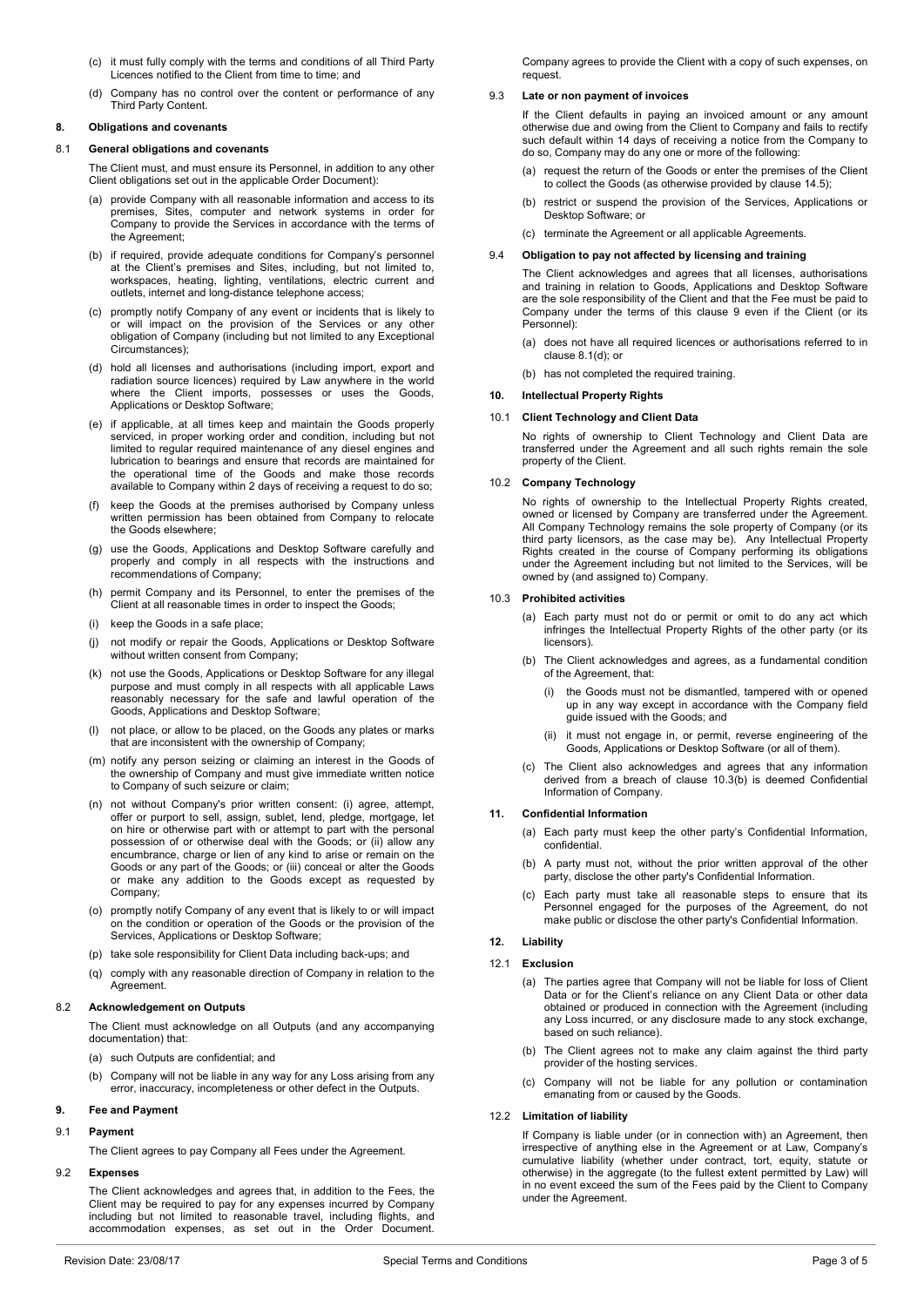## <span id="page-3-7"></span>**13. Indemnity**

The Client agrees to indemnify Company (and to hold Company harmless and keep indemnified) in relation to any and all Loss Company (or its related bodies corporate) incurs (or will incur) as a result of (or in connection with):

- (a) the Client's (or its Personnel's) use of the Goods, Applications or Desktop Software;
- (b) Company seizing or storing the Goods; or
- (c) a person being injured or killed or property being damaged by the Goods or its use,

due to the negligence or wilful misconduct of the Client.

### **14. Suspension and termination**

### <span id="page-3-3"></span>14.1 **Suspension**

Company may temporarily suspend (in part or in whole) the provision of the Product Solution to the Client if:

- (a) Company is required by Law to do so;
- (b) such suspension is pursuant to clause [9.3](#page-2-5) (late payment of invoice);
- (c) there is an attack on the Reflex HUB or the Reflex HUB is accessed or manipulated by a third party without consent;
- (d) the Client is in breach of any of its obligations under an Agreement; or
- (e) there is another event for which Company reasonably believe that the suspension of provision of the Services or the Applications to the Client is necessary to protect the Reflex HUB, Company network or other customers.

### 14.2 **Effect of suspension**

Suspension in accordance with clause [14.1](#page-3-3) will not affect any right which accrue prior to, or after, suspension of the Client's obligations under the Agreement.

### <span id="page-3-0"></span>14.3 **Termination**

- (a) Company has the right to terminate an Order Document during the Order Term in respect of all, or any specified part, of the Product Solution, where the Client has breached any of its obligations under the Agreement and fails to remedy such breach within 14 days of receiving written notice to remedy the breach.
- <span id="page-3-4"></span>(b) Client has the right, subject to the conditions set out in clause [14.4](#page-3-1) (if applicable) and clause [14.5,](#page-3-2) to terminate an Order Document during the Order Term in respect of all, or any specified part, of the Supply on any date (**proposed termination date**).

### <span id="page-3-5"></span><span id="page-3-1"></span>14.4 **Termination in relation to rental of Goods**

- (a) Where Goods are being rented, the Order Document may only be terminated or partially terminated under claus[e 14.3\(b\)](#page-3-4) if: (i) on or prior to the proposed termination date, Client returns the Goods or the specified part of the Goods, at Client's expense, and in the condition required by clause [8.1\(e\),](#page-2-6) to Company at the specified address; or (ii) the Goods have been lost, and Company has been notified in accordance with clause [3.7\(j\).](#page-1-2)
- (b) Where the Agreement is terminated under this clause [14.4](#page-3-1) as to part only of the Goods, Company will, acting reasonably, determine the amount due for the purposes of clause [14.4\(a\)](#page-3-5) and the revised rent in respect of the remainder of the Goods by reference to the proportion of the value, utility or other relevant measure of the part of the Goods to which termination applies.

### <span id="page-3-6"></span><span id="page-3-2"></span>14.5 **Consequences of termination or expiration**

Upon termination or expiration of an Order Document:

- (a) Client must immediately on or prior to the termination or expiration date (as the case may be) deliver any Goods, at Client's expense, to the address specified by Company from time to time or as stated in the Order Document;
- (b) if the Client does not comply with clause [14.5\(a\),](#page-3-6) Company may enter the Client's premises (or the premises of any associated company or agent of the Client) without liability for trespass and retake possession of any Goods;
- (c) any Services or Additional Services will cease;
- (d) any licence to an Application or Desktop Software will terminate;
- (e) all money due by the Client to Company under any Order Document must be paid in full;
- where applicable, Client Data will be deleted from Company servers after a period of 12 months from the date of expiration or termination; the Client may request data to be deleted prior to this period or request for ongoing storage which will be charged on a per Mb basis.

### <span id="page-3-8"></span>14.6 **Survival**

(a) All obligations of Client under an Agreement will survive the expiration or termination of the Agreement to the extent required for full observance and performance.

(b) The following clauses survive termination of the Agreements: clause [10](#page-2-7) (Intellectual Property Rights); clause [10.3](#page-2-0) (Confidentiality); clause [12](#page-2-8) (Liability); clause [13](#page-3-7) (Indemnity); clause [14.5](#page-3-2) (Consequences of Termination) and this claus[e 14.6.](#page-3-8)

# **15. Force Majeure**

# 15.1 **Suspension of obligations**

### If a party (**Affected Party**):

- (a) is prevented from, or delayed in, performance an obligation (other than an obligation of the Client to pay money) by an event of Exceptional Circumstance; and
- (b) the Affected Party as soon as possible after the event of Exceptional Circumstance notifies the other party providing particulars of:
	- (i) the event of Exceptional Circumstance;
	- (ii) the anticipated period of delay; and
	- (iii) the action (if any action is reasonably possible) the Affected Party intends to take to mitigate the effect of the delay,

then those obligations of the Affected Party are suspended for the duration of the event of Exceptional Circumstance.

### 15.2 **Obligation on other party**

The party which is not the Affected Party must use all reasonable endeavours to remove or mitigate its Loss arising from, and the effects of, the event of Exceptional Circumstance.

### **16. Notices**

Any notice to be given or made pursuant to the Agreement shall be in writing in the English language and may be signed by the authorised agent of the party giving the same and may be served either:

- (a) personally; or
- (b) by delivering the same by registered post to a party at its registered office or business premises or at any other address of which prior notification shall have been given by the addressee prior to the dispatch of the said notice and any notice given by post shall be deemed to have been received by the addressee at the expiration of two (2) Business Days after the same has been properly posted; or
- (c) by electronic mail, when the sender's computer reports that the message has been delivered to the electronic mail address of the addressee as provided on the party's website or as notified by one party to the other party from time to time; but if delivery is made after 5pm on a Business Day, then it must be treated as being received on the next Business Day.

### **17. Miscellaneous**

# 17.1 **Severability**

If a provision of the Agreement is illegal, invalid, unenforceable or void in a jurisdiction it is severed for that jurisdiction and the remainder of the Agreement has full force and effect and the validity or enforceability of that provision in any other jurisdiction is not affected.

### 17.2 **Application of indemnities**

Subject to any other provision of the Agreement, the indemnities in the Agreement are continuing obligations, independent from the other obligations under the Agreement and continue after the Agreement ends. It is not necessary for a party to incur expense or make payment before enforcing a right of indemnity.

## 17.3 **Taxes**

Client must pay all taxes which may be payable or determinable in connection with the execution, delivery, performance of the Agreement or any payment or receipt contemplated by it.

## **18. Definitions**

Capitalised terms used but not defined herein have the meanings assigned to them in the General Terms and Conditions. Otherwise, the following terms have the meanings set out below:

### **Client Data** means all data:

- (a) collected and stored by the Goods in the course of the Client's use; or
- (b) uploaded to an Application by the Client, as well as any Outputs.

**Client Technology** means the Intellectual Property Rights of the Client which are demonstrated to be created independently of an Agreement and the Company Technology.

**Company Technology** means all Intellectual Property Rights owned by Company, or licensed to Company by a third party, including but not limited to the Applications, Desktop Software, Goods and any Intellectual Property Rights created in the course of providing the Services.

**Confidential Information** means, in relation to each party (for the purposes of this definition, **Discloser**), all information disclosed by or on behalf of the Discloser, concerning or relating to: